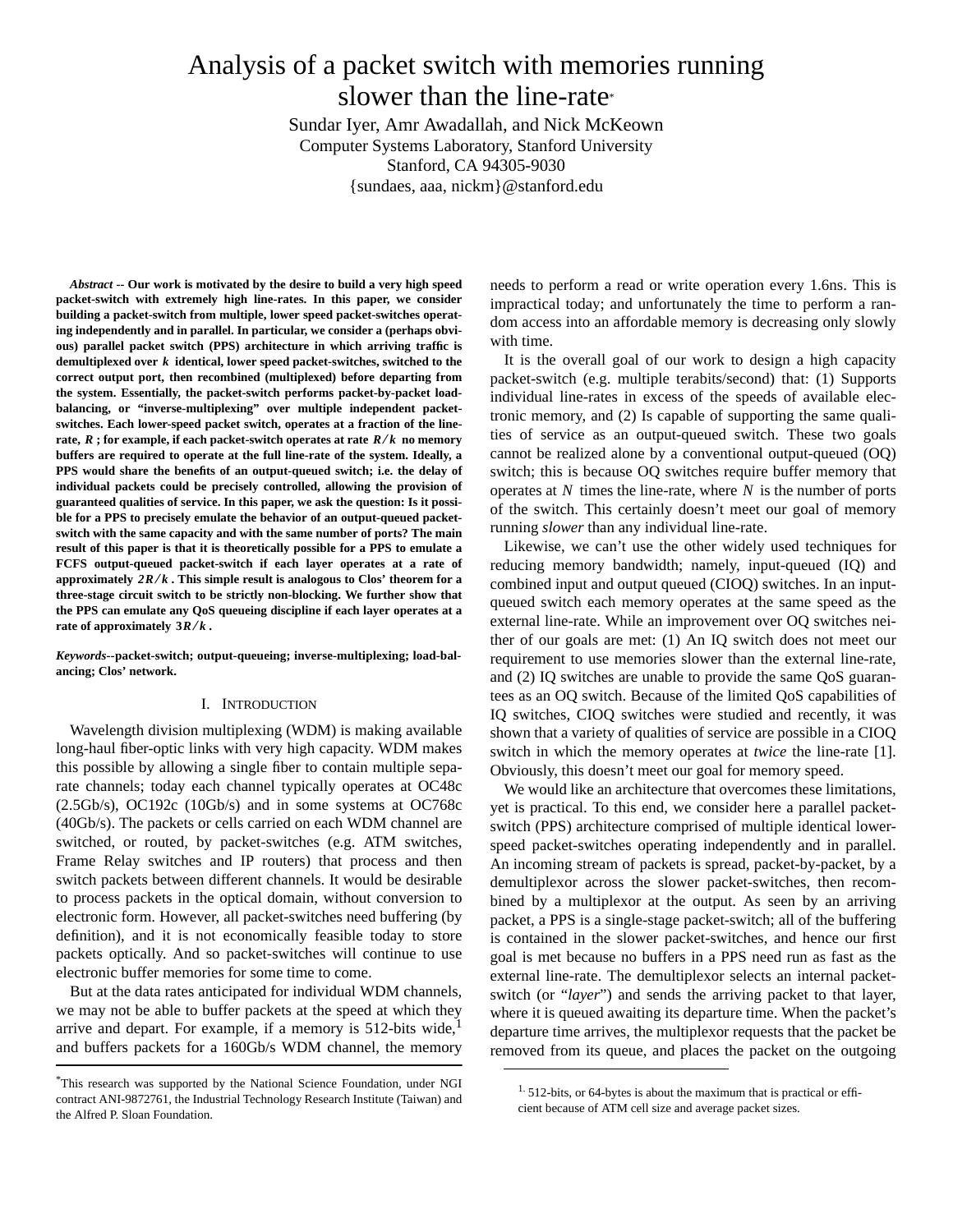line.

It is an important characteristic of a PPS that the multiplexor and demultiplexor functions contain no buffering. However, they must make intelligent decisions; and as we shall see, the precise nature of the demultiplexing ("spreading") and multiplexing functions are key to the operation of the PPS.

We are interested in the question: Can we select the demultiplexing and multiplexing functions so that a PPS can precisely emulate, or mimic, the behavior of an outputqueued switch? Two different switches are said to *mimic* each other, if under identical inputs, identical packets depart from each switch at the same time [2]. If it is possible for a PPS to mimic an output-queued switch, it will be possible to control delay of individual packets and therefore provide QoS. In this paper we show that a PPS can precisely emulate an output-queued switch which provides delay guarantees. Furthermore, each layer of the PPS may consist of a single CIOQ switch with memories operating slower than the rate of the external line.

We are not aware of any literature on the PPS architecture, but the architecture itself is not novel; "load-balancing" and "inverse-multiplexing" systems [3][4] have been around for some time, and this architecture is a simple extension of these ideas. There is similar work, which studied inverse ATM multiplexing and how to use sequence numbers to resynchronize cells sent through parallel switches or links [5][6][7][8]. However, we are not aware of any analytical studies of the PPS architecture. As we shall see, there is an interesting analogy between the (buffered) PPS architecture and the (unbuffered) Clos Network [9].

## II. DEFINITIONS

Before proceeding, it will be useful to define some terms used throughout this paper:

**Cell:** A fixed-length packet; not necessarily equal in length to a 53-byte ATM cell. For the purposes of this paper, although packets arriving to the switch may have variable length, we will assume that they are processed and buffered internally as fixed length "cells". This is common practice in high performance routers; variable length packets are segmented into cells as they arrive, carried across the switch as cells, and reassembled back into packets before they depart.

**Time slot:** Refers to the time taken to transmit or receive a fixed length cell at a link rate of *.* 

**Output-Queued (OQ) Switch:** A switch in which arriving packets are placed immediately in queues at the output, where they contend with packets destined to the same output waiting their turn to depart. The departure order may simply be first-come first-served (FCFS) in which case we call it a FCFS-OQ switch. Other service disciplines, such as WFQ [10], GPS [11], Virtual Clock [12], and DRR [13] are widely used to provide QoS guarantees. A characteristic of an OQ switch is that the buffer memory must be able to accept (write)  $N$  new cells per time-slot where  $N$  is the number of ports, and read one cell per cell time. Hence, the memory must operate at  $N + 1$  times the line-rate.

**Input-Queued (IQ) Switch:** A switch in which arriving cells are queued at the input, where they contend with packets waiting to go to any output. The service discipline is determined by a switch scheduler, or arbiter, which removes at most one cell per time-slot from each input, delivers it across a (usually non-blocking) switch-fabric and onto the outgoing line. A characteristic of an IQ switch is that the buffer memory need only write and read one new cell per time-slot. Hence, the memory must operate at twice the linerate.

**Work-conserving:** A system is said to be work-conserving if its outputs never idle unnecessarily. In the context of a packet-switch, this means that an output never idles when there is a cell in the buffers of the packet-switch destined to that output. A consequence of a system being work-conserving is that the throughput is maximized, and the average latency of cells is minimized. An input-queued switch is not, in general, work-conserving because a cell can be held at an input queue while its output idles. An output-queued switch is work-conserving, and so a necessary, but not sufficient, condition for a switch to mimic output-queueing is that it be work-conserving.

**PIFO Queues:** A "Push-In First-Out" queue ordering is defined according to the following rules:

- 1. Arriving cells are placed at (or, "push-in" to) an arbitrary location in the queue,
- 2. The relative ordering of cells in the queue does not change once cells are in the queue, i.e. cells in the queue cannot switch places, and
- 3. Cells may be selected to depart from the queue only from the head of line.

PIFO queues are quite general and can be used to implement QoS scheduling disciplines such as WFQ, GPS and strict priorities.

## III. THE PARALLEL PACKET SWITCH ARCHITECTURE

In this paper we focus on the specific type of PPS illustrated in Figure 1 in which the center-stage switches are OQ. The figure shows a  $4 \times 4$  PPS, with each port operating at rate  $R$ . Each port is connected to all three output-queued switches (we will refer to the center-stage switches as "layers"). When a cell arrives at an input port, the demultiplexor selects a layer to send the cell to; the demultiplexor makes its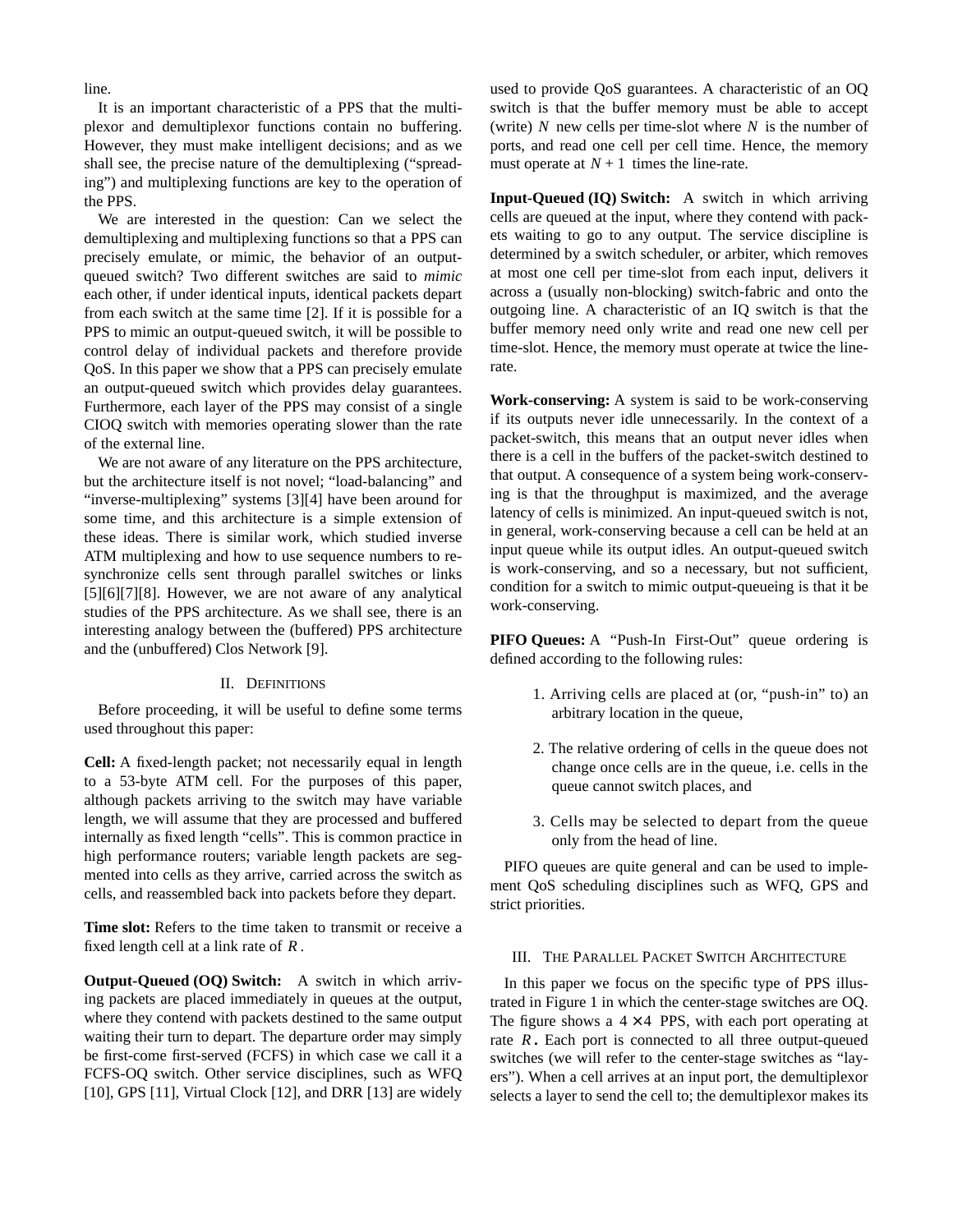

Figure 1: The architecture of a Parallel Packet Switch based on output-queued switches.

choice of layer using a policy that we will describe later. Since the cells from each external input, of line rate  $R$ , are spread ("demultiplexed") over  $k$  links, each input link must run at a speed of at least  $R/k$ , otherwise buffering (operating at the line-rate) would be required in the demultiplexor. Each of the layers receive cells from the  $N$  input ports, then switches each cell to its output port. During times of congestion, cells are stored in the output-queues of the center-stage, waiting for the line to the multiplexor to become available. When the line is available, the multiplexor selects a cell from among the corresponding  $k$  output queues in each layer. Since each multiplexor receives cells from  $k$  output queues, the queues must operate at a speed of at least  $R/k$  to keep the external line busy.

Externally the switch appears as an  $N \times N$  switch with each port operating at rate  $R$ . Note that neither the muliplexor nor the demultiplexor contain any memory, and that they are the only components running at rate  $R$ .

We can compare the memory-bandwidth requirements of an  $N \times N$  parallel packet-switch with those for an OQ switch with the same aggregate bandwidth. In an OQ switch, the memory bandwidth must be at least  $(N + 1)R$ , and in a PPS at least  $(N + 1) R/k$ . But we can reduce the memory bandwidth further using a CIOQ switch. From [1], we know that an OQ switch can be mimicked precisely by a CIOQ switch operating at a speedup of two. So, we can replace each of the output-queued switches in the PPS with a CIOQ switch, without any change in operation. The memory bandwidth in the PPS is reduced to  $3R/k$ , (one read operation and two write operations per cell time) which is independent of  $N$ ,

and may be reduced arbitrarily by increasing  $k$ , the number of layers.

#### *A. The need for speedup*

 It is tempting to assume that, because each layer is output queued, it is possible for the PPS described above to perform identically to an OQ switch. This is actually not the case unless we use speedup. To see why, we demonstrate that without speedup a PPS is not work-conserving, and hence cannot mimic an OQ switch.

Consider the PPS in Figure 2 with three ports and two layers ( $N = 3$  and  $k = 2$ ). The external lines operate at rate  $R$ , and the internal lines at rate  $R/2$ .

Assume that the switch is empty at time  $t = 0$ , and that three cells arrive, one to each input port, and all destined to output port A. At least two of these inputs will choose the same layer. Let inputs 1 and 3 both choose layer 1 and send cells C1 and C3 to layer 1 in the first time slot. This is shown in Figure 2a. Input port 2 sends cell  $C2$  to layer 2. These cells are shown in the output queues of the internal switches and await departure. In the second time slot, both the input ports which sent cells to the same layer in the first time slot, receive cells destined to output port  $B$ . As shown in the figure, cells C4 and C5 arrive at input ports 1 and 3 and they both must be sent to layer 2; this is because the internal line rate between the demultiplexor and each layer is only  $R/2$ , limiting a cell to be sent over this link only once every other time-slot. Now the problem becomes apparent: cells C4 and C5 are in the same layer, and they are the only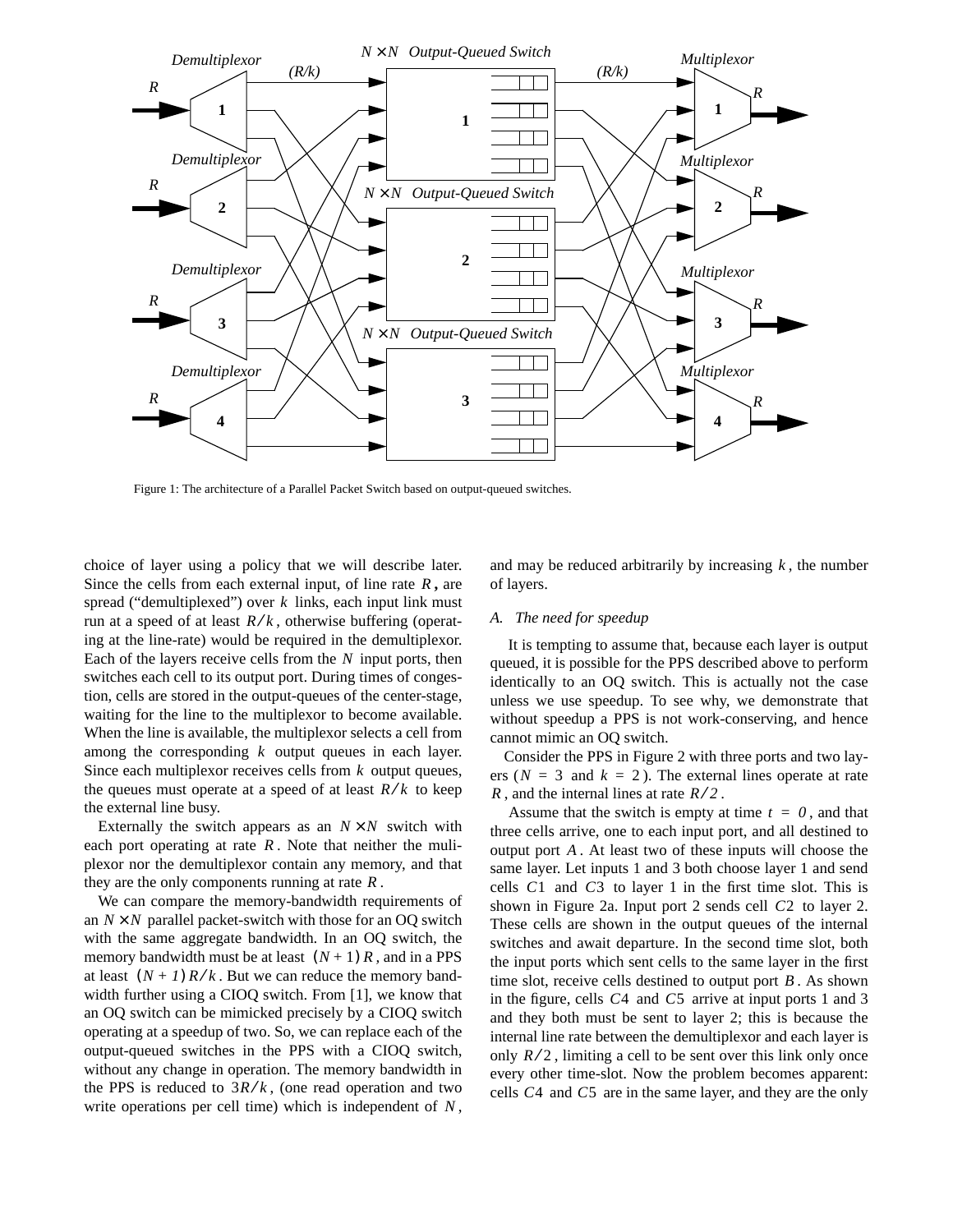

(b) Cells arriving at time slot 1 and being sent to the middle stage switches



Figure 2: A 3x3 PPS with an arrival pattern that makes it non work-conserving. The notation Ci:A, m denotes a cell numbered  $i$ , destined to output port A, and sent to layer m.

cells in the system destined for output port  $B$  at time slot  $1$ . These two cells cannot be sent back-to-back in consecutive time-slots, because the link between the layer and the multiplexor operates only at rate  $R/2$ . So, cell  $C4$  will be sent, followed by an idle time-slot at output port  $B$ , and the system is no longer work-conserving. Hence, the system cannot mimic an OQ switch.

*Definition 1: Concentration: Concentration is a term we will use to describe the situation when a disproportionately large number of cells destined to the same output are concentrated on a small number of the internal layers.*

Concentration is undesirable as it leads to unnecessary idling because of the limited line-rate between each layer and the multiplexor. One way to alleviate the effect of concentration is to use faster internal links. In general, we will use internal links that operate at a rate  $S(R/k)$ , where S is the *speedup* of the internal link.

For example, in our counter-example above, the problem could be eliminated by running the internal links at a rate of R instead of  $R/2$  (i.e. a speedup of two). This solves the problem because the external output port can now read the cells back-to-back from layer two. But this appears to defeat the purpose of operating the internal layers slower than the external line rate. Fortunately, we will see in the next section that the speedup required to eliminate the problem of concentration is independent of the arriving traffic,  $R$ ,  $N$  and is almost independent of  $k$ . In particular, we find that with a speedup of  $2k/(k+2) \approx 2$ , for large *k*, the PPS is workconserving and can precisely mimic a FCFS-OQ switch*.*

#### *B. Link Constraints*

The operation of a PPS is limited by two constraints. We call these the Input Link Constraint and the Output Link Constraint as defined below.

*Definition 2: Input Link Constraint- An external input port is constrained to send a cell to a specific layer at most once every*  $\lceil k / S \rceil$  time slots. This is because the internal input *links operate S/k times slower than the external input links. We call this constraint the input link constraint, or ILC.*

*Definition 3: Allowable Input Link Set- The ILC gives rise to the allowable input link set, AIL(i,n), which is the set of* layers to which external input port *i* can start sending a cell *in time slot n. This is the set of layers that external input i has not started sending any cells within the last*  $\lceil k / S \rceil - 1$ *time slots. Note that*  $|AIL(i, n)| \leq k$ ,  $\forall$  (*i*, *n*).

 $AIL(i, n)$  evolves over time, with at most one new layer being added to, and at most one layer being deleted from the set in each time slot. If external input *i* starts sending a cell to layer  $l$  at time slot  $n$ , then layer  $l$  is removed from  $AIL(i, n)$ . The layer is added back to the set when it becomes free at time  $n + \lceil k / S \rceil$ .

*Definition 4: Output Link Constraint- In a similar manner to the ILC, a layer is constrained to send a cell to an external output port at most once every*  $\lceil k/S \rceil$  *time slots. This is because the internal output links operate S/k times slower than the external output links. Hence, in every time slot an*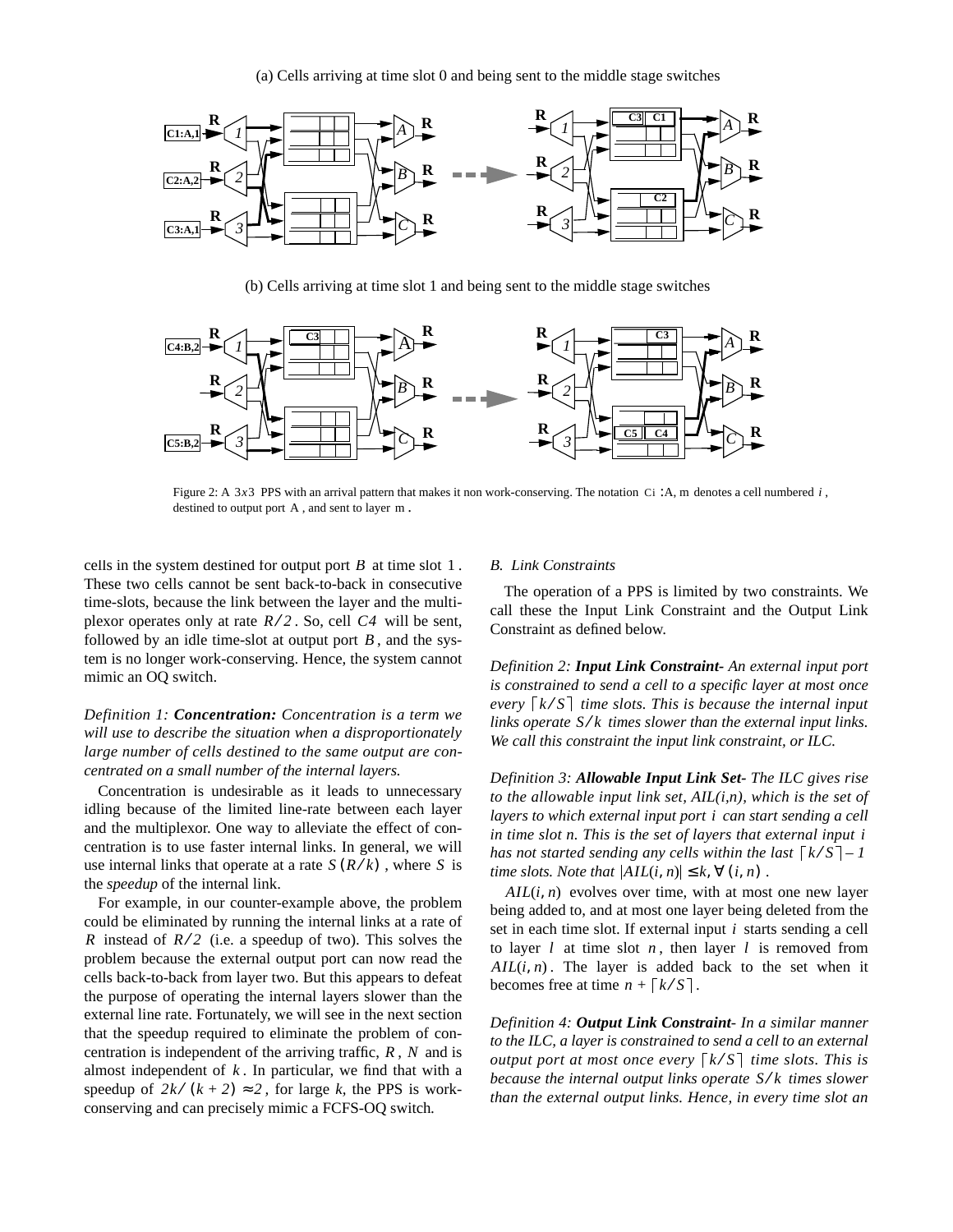*external output port may not be able to receive cells from certain layers. This constraint is called the output link constraint, or OLC.*

*Definition 5: Departure Time- When a cell arrives, the demultiplexor selects a departure time for the cell. A cell arriving to input i at time slot n and destined to output j is* assigned the departure time  $DT(n, i, j)$ . The departure time could, for example, be the first time that output j is free and *able to send the cell. As we shall see later, other definitions are possible.*

*Definition 6: Available Output Link Set***-** *The OLC gives rise to the available output link set*  $AOL(j, DT(n, i, j))$ , which is *the set of layers that can send a cell to external output j at time slot*  $DT(n, i, j)$  *in the future.*  $AOL(j, DT(n, i, j))$  *is the set of layers that have not started sending any cells to external output j in the last*  $\lceil k/S \rceil - 1$  *time slots before time slot*  $DT(n, i, j)$ . Note that, since there are a total of k layers,  $\left[ AOL(j, DT(n, i, j)) \right] \leq k, \forall (j, DT(n, i, j))$ .

Like  $AIL(i, n)$ ,  $AOL(j, DT(n, i, j))$  can increase or decrease by at most one layer per time slot; i.e. if a layer *l* starts to send a cell to output j at time slot  $DT(n, i, j)$ , the layer is deleted from  $AOL(j, DT(n, i, j))$  and then will be added to the set again when the layer becomes free at time  $DT(n, i, j) + \lceil k / S \rceil$ . However, whenever a layer is deleted from the set, the index  $DT(n, i, j)$  is incremented. Because in a single time slot up to  $N$  cells may arrive at the PPS for the same external output,  $AOL(j, DT(n, i, j))$  may change up to N times per time slot. This is because  $AOL(j, DT(n, i, j))$ represents the layers available for use at some time  $DT(n, i, j)$  in the future. As each arriving cell is sent to a layer, a link to its external output is reserved for some time in the future. So effectively,  $AOL(j, DT(n, i, j))$  indicates the schedule of future departures for output  $j$ , and at any instant,  $Max(DT(n, i, j)) + 1, \forall (n, i)$  indicates the first time in the future that output  $j$  will be free.

#### *C. Lower Bounds on the size of the link constraint sets*

The following two lemmas will be used shortly to demonstrate the conditions under which a PPS can mimic a FCFS-OQ switch.

*Lemma 1: The size of the available input link set,*  $AIL(i, n) \geq k - \lceil k/S \rceil + 1$ , for all  $i, n \geq 0$ ; where S is the *speedup on the internal input links.*

Consider external input port *i*. The only layers that *i* cannot send a cell to are those which were used in the last  $k/S$  – *1* time slots. (The layer which was used  $\lceil k/S \rceil$ time slots ago is now free to be used again).  $|AIL(i, n)|$  is minimized when a cell arrives to the external input port in each of the previous  $\lceil k / S \rceil - 1$  time slots, hence  $AIL(i, n) \geq k - (\lceil k/S \rceil - 1) = k - \lceil k/S \rceil + 1$ .

*Lemma 2: The size of the available output link set,*  $|AOL(j, DT(n, i, j))| \geq k - \lceil k/S \rceil + 1$ , for all  $i, j, n \geq 0$ .

**Proof:** The proof is similar to Lemma 1. We consider an external output port which reads cells from the internal switches instead of an external input port which writes cells to the internal switches.  $\Box$ 

# IV. MIMICKING A FCFS-OQ SWITCH

*Theorem 1: (Sufficiency) If a PPS guarantees that each*  $\alpha$ *arriving cell is allocated to a layer l, such that*  $l \in AIL(i, n)$ *and l* ∈  $AOL(j, DT(n, i, j))$  , (*i.e. if it meets both the ILC and the OLC) then the switch is work-conserving.*

**Proof:** Consider a cell C that arrives to external input port *i* at time slot  $n$  and destined for output port  $j$ . The demultiplexor chooses a layer *l* that meets both the ILC and the OLC; i.e.  $l \in \{AIL(i, n) \cap AOL(j, DT(n, i, j))\}$ , where  $DT(n, i, j)$  is the index of  $AOL(.)$  and represents the first time that external output  $j$  is free in the future at time slot  $n$ . Since the ILC is met,  $C$  is sent to layer  $l$  immediately without buffering. C is placed in output queue  $j$  of layer  $l$  where it awaits its turn to depart*.* In fact, the departure time of the cell  $DT(n, i, j)$  has already been picked when it arrived at time *n*. *C* is removed from its queue at  $DT(n, i, j)$  and sent to external output port  $j$ . The reason that  $C$  departs at  $DT(n, i, j)$  is because, by definition of  $AOL(j, DT(n, i, j))$ , external port *j* was busy receiving cells from other layers up until the time  $C$  departs, and hence the output was never idle when there was a cell in the system destined to it.  $\Box$ 

*Theorem 2: (Sufficiency) A speedup of*  $2k/(k+2)$  *is sufficient for a PPS to meet both the input and output link constraints for every cell.*

For the ILC and OLC to be met, it suffices to show that there will always exist a layer  $l$  such that i.e. that  $AIL(i, n) \cap (AOL(j, DT(n, i, j))) \neq \emptyset$ , which must be satisfied if  $|AIL(i, n)| + |AOL(j, DT(n, i, j))| > k$ . From Lemma 1 and Lemma 2 we know that  $|AIL(i, n)| + |AOL(j, DT(n, i, j))| > k \text{ if } S > 2k/(k+2) \text{ . } \Box$ *l*  $l \in \{AIL(i, n) \cap AOL(j, DT(n, i, j))\},$ 

*Corollary 1: A PPS can be work conserving, if*  $S > 2k / (k + 2)$ .

Having shown that a PPS can be work-conserving, we now show that with the same speedup, the switch can mimic a FCFS-OQ switch.

*Theorem 3: (Sufficiency) A PPS can exactly mimic a FCFS-OQ switch with a speedup of*  $S > 2k / (k + 2)$ *.* 

**Proof:** Consider a PPS with a speedup of  $S > 2k / (k + 2)$ which, for each arriving cell, selects a layer that meets both the ILC and the OLC. A cell destined to output  $j$  and arriv-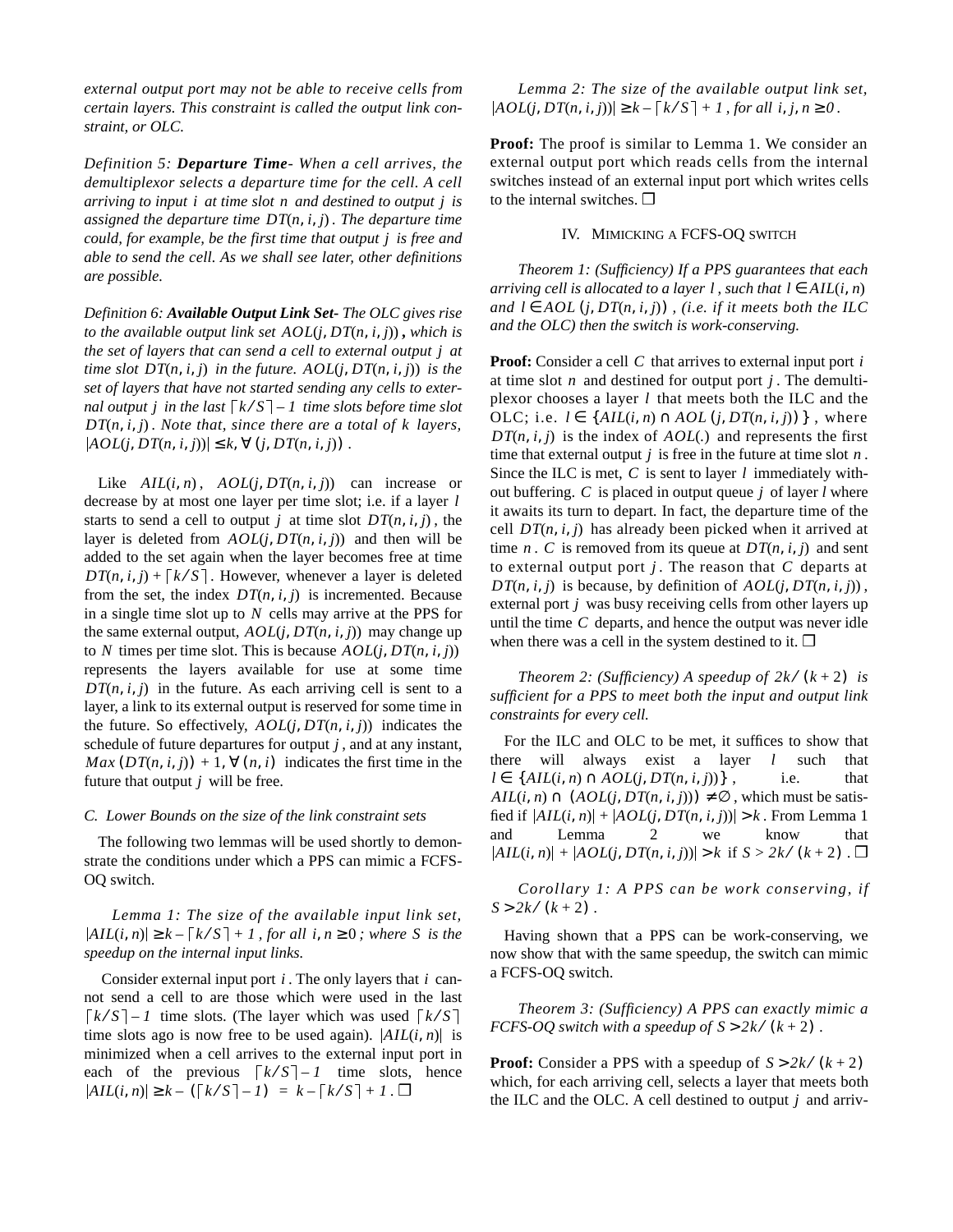ing at time slot *n* is scheduled to depart at time slot  $DT(n, i, j)$ , which is the index of  $AOL(j, DT(n, i, j))$ . By definition of  $AOL(j, DT(n, i, j))$ ,  $DT(n, i, j)$  is the first time in the future that output  $j$  is idle, and so it is also the time that the cell would depart in a FCFS-OQ switch. Therefore, each cell departs at the same time that it would in a FCFS-OQ switch, and hence the PPS mimics its behavior.  $\Box$ 

A detailed description of the algorithm suggested by this proof appears in Appendix A. It is interesting to note that this theorem is in some ways analogous to the requirements for a 3-stage Clos network to be strictly non-blocking. In fact, the proof is quite similar. Yet the two systems are clearly different — a PPS buffers cells as they traverse the switch, while a Clos network is a bufferless fabric used mostly in circuit-switches.

## V. PROVIDING QOS GUARANTEES

We now extend our results to find the speedup requirement for a PPS to provide the same QoS guarantees as an OQ switch. To do this, we find the speedup required for a PPS to implement any PIFO scheduling discipline.

*Theorem 4: (Sufficiency) A PPS can exactly mimic any OQ switch with a PIFO queueing discipline with a speedup*  $of S > 3k / (k + 3)$ .

**Proof:** As defined in Section II a PIFO queueing policy can insert a cell anywhere in its queue but it can not change the relative ordering of cells once they are in the queue. Consider a cell  $C$  that arrives to external input port  $i$  at time slot  $n$  and destined for output port  $j$ . The demultiplexor will determine the time that each arriving cell must depart,  $DT(n, i, j)$  to meet its delay guarantee. The decision made by the demultiplexor at input  $i$  amounts to selecting a layer so that the cell may depart on time. Notice that this is very similar to the previous section in which cells departed in FCFS order requiring only that a cell depart the first time that its output is free after the cell arrives. The difference here is that  $DT(n, i, j)$  may be selected to be ahead of cells already scheduled to depart from output  $j$ . The demultiplexor's choice of layer  $l$  to send an arriving cell  $C$  must meet three constraints:

- 1. The link connecting layer  $l$  to output  $j$  must be free at  $DT(n, i, j)$ . i.e.  $l \in \{AOL(j, DT(n, i, j))\}$ .
- 2. All the other cells destined to output  $j$  after  $C$  must also find a link available. In other words, if the demultiplexor picks layer  $l$  for cell  $C$ , it needs to ensure that no other cell requires the link from  $l$  to output  $j$  within the next  $(\lceil k / S \rceil - 1)$  time slots. Since the cells following cell C have already been sent to specific layers, it is necessary that the layer  $l$  being chosen be distinct from the layers which the next  $\lceil k / S \rceil - 1$  cells use. Formally we can write this constraint as
	- *l* ∈ { $AOL(j, DT(n, i, j) + \lceil k/S \rceil 1$ }

3. The link connecting the demultiplex or at input  $i$  to layer *l* must be free at time slot *n*. Hence  $l \in \{AIL(i, n)\}\$ .

Thus layer  $l$  must meet all the above constraints i.e.

$$
l \in \{AIL(i, n) \cap AOL(j, DT(n, i, j)) \cap AOL(j, DT(n, i, j) + \lceil k/S \rceil - 1) \}
$$

For a layer *l* to exist,

 $AIL(i, n) \cap AOL(j, DT(n, i, j))$ *AOL*  $(j, DT(n, i, j) + \lceil k / S \rceil - 1)$  $\cap \text{AOL}(j, DT(n, i, j)) \cap$ ≠ ∅

This will be satisfied when,

 $AIL(i, n) + |AOL(j, DT(n, i, j))| +$ *AOL*(*j*, *DT*(*n*, *i*, *j*) +  $\lceil k / S \rceil - 1$ ) > 2*k* 

From Lemma [1] and [2] we know that,

 $AIL(i, n) + |AOL(j, DT(n, i, j))| +$ *AOL*(*j*, *DT*(*n*, *i*, *j*) +  $\lceil k / S \rceil - 1$ ) > 2*k* 

if,

$$
S > 3k/(k+3) . \Box
$$

Figure 3 shows an example of a PPS with  $k = 10$  layers and  $S = 3$ . A new cell C arrives destined to output 1 and has to be inserted in the priority queue for output 1 which is maintained in a PIFO manner. Figure 3a shows that the cell is constrained by the AIL to be sent to layers  $\{2, 4, 5, 7, 8, 10\}$ . These layers are shown darkened in Figure 3a. It is decided that cell C must be inserted between and . Figure 3b shows the intersection of the two *C*6 *C*7 AOL sets for this insertion. Cell  $C$  is constrained by the AOL to use layers  $\{1, 6, 7, 10\}$ . Figure 3c shows the candidate layers for insertion i.e. layers  $7$  and  $10$ . Cell  $C$  is then inserted in layer 10.

#### VI. CONCLUSIONS

While it is difficult to predict the growth of the Internet over the coming years, it seems certain that packet-switches will be required with: (1) increased switching capacity, (2) support for higher line-rates, and (3) support for differentiated qualities of service. All three of these requirements present challenges of their own. For example, higher capacity switches may require new architectures; higher line-rates may grow to exceed the capabilities of commercially available memories, making it impractical to buffer packets as they arrive; and the need for differentiated qualities of service may require performance comparable to output-queued switches. The difficulty of overcoming these challenges could be seen as an argument for circuit switching where switching is simple, buffers are not needed, and qualities of service are achieved through peak-provision of bandwidth.

While the use of circuit-switching may be appealing, we consider here an alternative — a parallel packet switch (PPS) which achieves high capacity by placing multiple packet switches in parallel, rather than in series with each other as is common in multistage switch designs. Hence, each packet that passes through the system encounters only a single stage of buffering; furthermore, and most interestingly, the system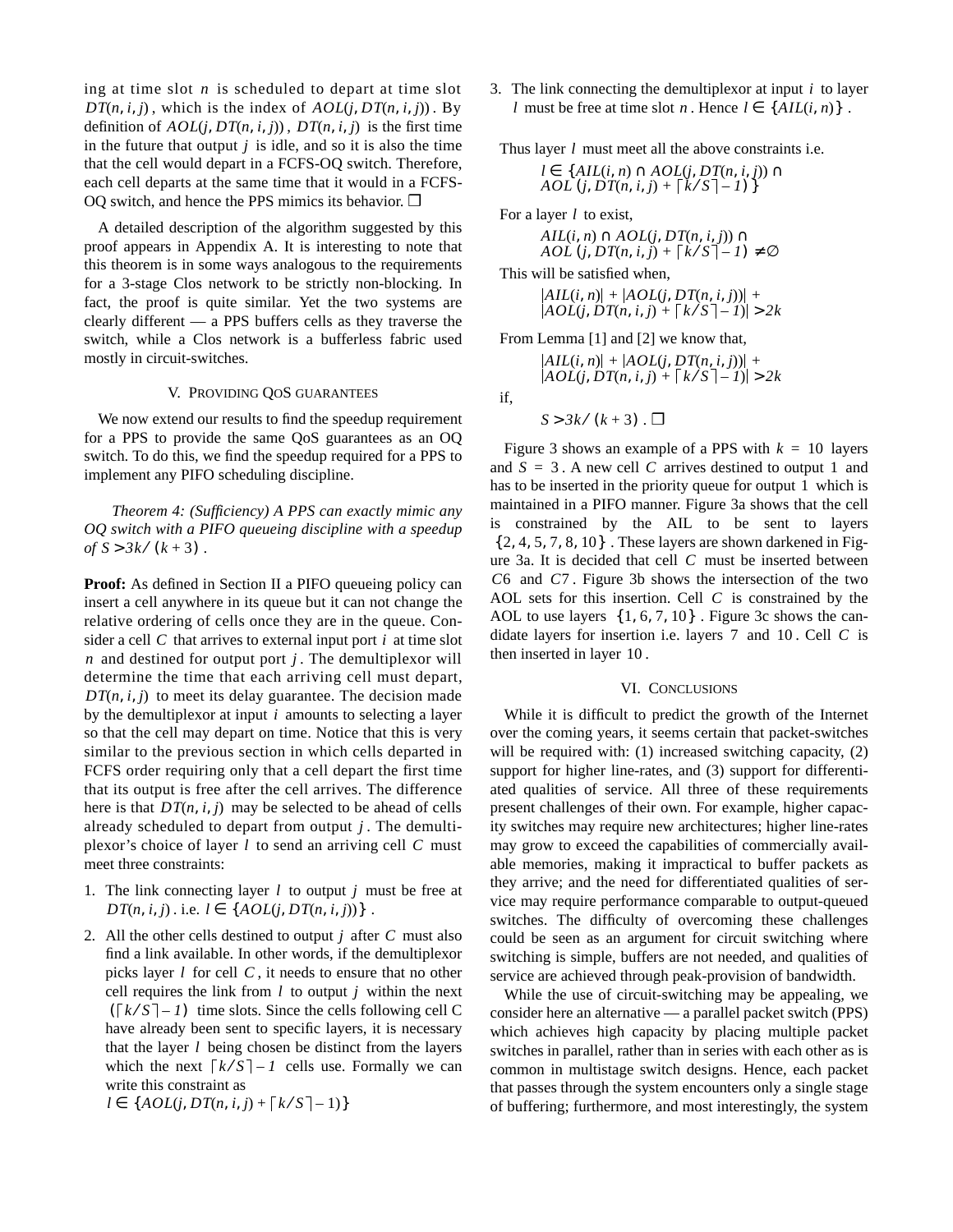

Figure 3: Insertion of cells in a PIFO order in a PPS with ten layers.  $Q_{k,l}$  refers to output queue number one in the internal switch k. (a) The AIL constrains the use of layers  $\{2, 4, 5, 7, 8, 10\}$ . (b) The cell is to be inserted before cell number 7. The two AOLs constrain the use of layers  $\{1, 6, 7, 10\}$ (c) The intersection constrains the use of layers {7,10}. (d) Layer 10 is chosen. The cell number 7 is inserted.

line-rates may operate in excess of the speed of the buffer memory. The main result of this paper is that it theoretically possible to build such a PPS that exactly mimic an outputqueued packet switch regardless of the nature of the arriving traffic. The mimicking can be maintained even when the system is providing guaranteed qualities of service. In short, and at first glance, it appears that all three of the challenges outlined above are overcome by the PPS system.

Unfortunately, as described above, the result is only a theoretical one. There are two hindrances to making the PPS practical. First, each layer of the PPS is an output-queued (OQ) switch itself, which implies that the speed of its buffer memory must grow linearly with the number of ports of the PPS. We *can* overcome this by replacing each output-queued switch with a Combined Input-Output Queued (CIOQ) switch that mimics its behavior using an internal speedup of two. Each memory in the system could now run at a rate independent of the number of ports of the PPS, and can be made arbitrarily small by increasing the number of packetswitches used. This solution, however, requires that the CIOQ switch be made practical — something for which work is in progress, but no solution is yet available.

The second hindrance is that the theoretical result assumes a centralized algorithm to determine which layer each arriving cell is sent to. We believe that the algorithm may take too long to run, as its running time grows linearly with the number of ports of the PPS.

So, in summary, we think of this work as a first step towards building high-capacity switches that support guaranteed qualities of service in which memory bandwidth is not the bottleneck. In our future work, we will strive to make these results more practical.

#### **ACKNOWLEDGMENTS**

We would like to thank Pankaj Gupta of Stanford University for his many useful comments along the way.

#### **REFERENCES**

- [1] S. Chuang, A. Goel, N. McKeown, B. Prabhakar, "Matching output queueing with a combined input/output-queued switch," *IEEE J.Sel. Areas in Communications,* Vol. 17, no. 6, pp. 1030-1039, June 1999.
- [2] B. Prabhakar and N. McKeown, "On the speedup required for combined input and output queued switching," *Automatica,* Vol. 35, pp. 1909-1920, December 1999.
- [3] P. Fredette, "The past, present, and future of inverse multiplexing," *IEEE Communications,* pp. 42-46, April 1994.
- [4] J. Duncanson, "Inverse multiplexing", *IEEE Communications,* pp. 34-41, April 1994.
- [5] J. Turner, "Design of a broadcast packet switching network," *IEEE Trans. on Communications,* pp. 734-743, June 1988.
- [6] H. Kim, A. Leon-Garcia, "A self-routing multistage switching network for broadband ISDN," *IEEE J. Sel. Areas in Communications*, pp. 459-466, April 1990.
- [7] I. Widjaja, A. Leon-Garcia, "The helical switch: A multipath ATM switch which preserves cell sequence," *IEEE Trans. on Communications*, Vol. 42, no. 8, pp. 2618-2629, Aug 1994.
- [8] F. Chiussi, D. Khotimsky, S. Krishnan, "Generalized inverse multi-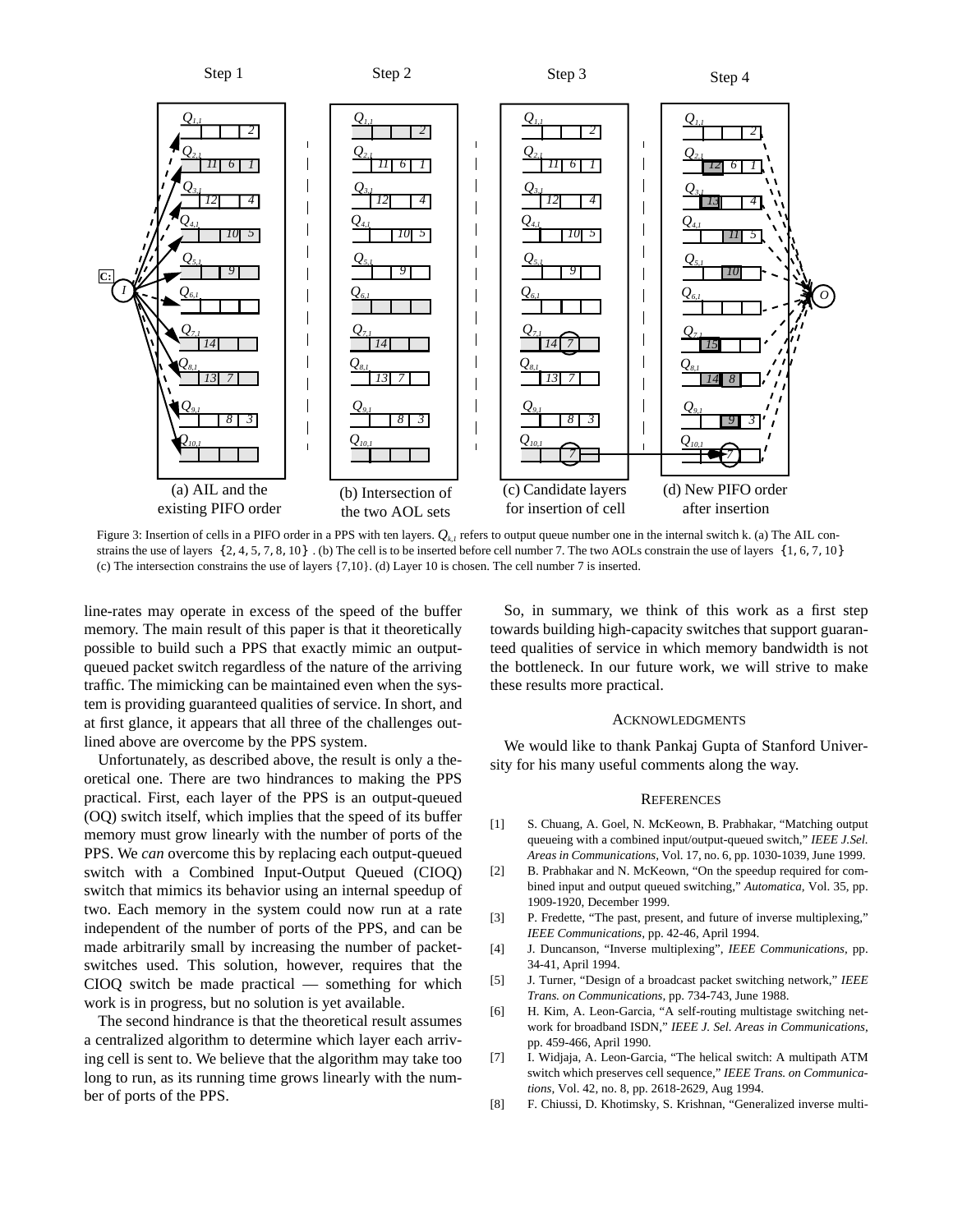plexing of switched ATM connections," in *Proc. IEEE Globecom '98 Conference. The Bridge to Global Integration*, Sydney, Australia, Nov. 1998.

- [9] C. Clos, "A study of non-blocking switching networks," *Bell Systems Technical Journal* 32, 1953.
- [10] A. Demers, S. Keshav; S. Shenker, "Analysis and simulation of a fair queueing algorithm," *J. of Internetworking: Research and Experience,* pp.3-26, 1990.
- [11] A. Parekh and R. Gallager, "A generalized processor sharing approach to flow control in integrated services networks: the single node case," *IEEE/ACM Transactions on Networking*, vol. 1, no. 3, pp. 344-357, June 1993.
- [12] L. Zhang, "Virtual Clock: A new traffic control algorithm for packet switching networks," *ACM Transactions on Computer Systems*, vol.9 no.2, pp.101-124, 1990.
- [13] M. Shreedhar and G. Varghese, "Efficient fair queueing using deficit round robin," in *Proc. ACM Sigcomm*, Sep 1995, pp. 231-242.

#### APPENDIX A: A Centralized Algorithm for a PPS

We now present an insert and dispatch scheme, called CPA (Centralized Parallel Packet Switch Algorithm) in order to emulate a FCFS-OQ switch based on the results obtained in Section IV.

# *A. Notation*

- 1.  $HOL(j, l)$ , denotes the head of line of cell at output port *j* of internal switch  $l$ .
- 2.  $T(c, j)$ , denotes the sequence number tagged to a cell  $c$ which is destined to output port  $j$  The sequence  $T(c, j)$ denotes the FIFO order of all cells destined to output port . These tags are unique for each cell destined to output *j* port *j*.

# *B. Steps in CPA*

 CPA consists of two parts which operate independently at each of the external input and the output ports. There is a centralized scheduler which maintains the allowable output link set for each output.

1. **De-multiplexor:** Each external input port maintains its allowable input link set. When a cell  $c$  arrives to external input port *i* destined to output port *j* at time slot *n*, the input port requests the centralized scheduler for a layer. A copy of  $AIL(i, n)$ , and as well as the destination port number  $j$  is sent. The centralized scheduler then computes a layer  $l$ , such that  $l \in \{AIL(i, n) \cap AOL(j, DT(n, i, j))\}$ , as described in Theorem 1. The centralized scheduler also returns a tagged sequence number  $T(c, j)$  associated with the arriving cell  $c$ . The external input  $i$  tags the cell with the *l*

output port number  $j$  and sequence number  $T(c, j)$  and transmits the cell to layer  $l$ . The values of  $AIL(i, n)$ ,  $AOL(j, DT(n, i, j))$ , *n* and  $DT(n, i, j)$  are updated.

2. **Multiplexor:** We assume that the cells at the output queues of the internal switches are maintained in sorted order in the ascending order of their sequence numbers. Each external output port  $j$  computes a layer  $l$  such that  $T(HOL(j, l), j) = Min (\forall l) T(HOL(j, l), j)$ . The output port chooses this layer to dispatch the next cell.

In the example shown in Figure 4a at the input cells  $C1$ ,  $C2$ ,  $C3$  arrive at a  $4 \times 4$  PPS with  $k = 3$  layers and  $S = 2$  at time  $t = 0$ . These cells are sent to layers 1, 2, 2 respectively. The AIL and the AOL is updated at the input after each cell is sent. Cells C4, C5 arrive at time slot  $t = 1$  and are sent to layers 3, 1 respectively.

At the output as shown in Figure 4b, cells *C*1, *C*3, *C*4, *C*5 are tagged sequence numbers 1, 2, 3, 4. This is the FIFO order in which they are sent to output 1 respectively. Cell C2 is tagged sequence number 1 as it is the first cell destined to output 3. The output ports choose the order of departure by calculating the minimum amongst all cells at the head of line.

#### *C. Practical Considerations*

- 1. **De-multiplexor**: In CPA the maintenance of AIL is relatively straightforward since by definition the AIL is maintained locally by each input and it changes at most once every external time slot. However the maintenance of AOL requires significant computation as it might get updated N times in a single time slot. This also necessitates a large amount of communication between each input and the central scheduler which maintains the AOL for all outputs. Clearly, this is impractical for large  $N$ .
- 2. **Multiplexor**: Each external output chooses the correct order of cells by computing the minimum tagged sequence number among all cells at the head of line of its corresponding output queue. A maximum of  $k$  such computations will have to be performed in each time slot. We can reduce this time by performing a one time sort operation on the head of line cells and then maintaining these values in sorted order for each additional head of line cell which appears at the output.

There is also the problem of sequence numbers being exhausted and other issues related to the re-use of sequence numbers [8]. We do not address these issues in this paper.